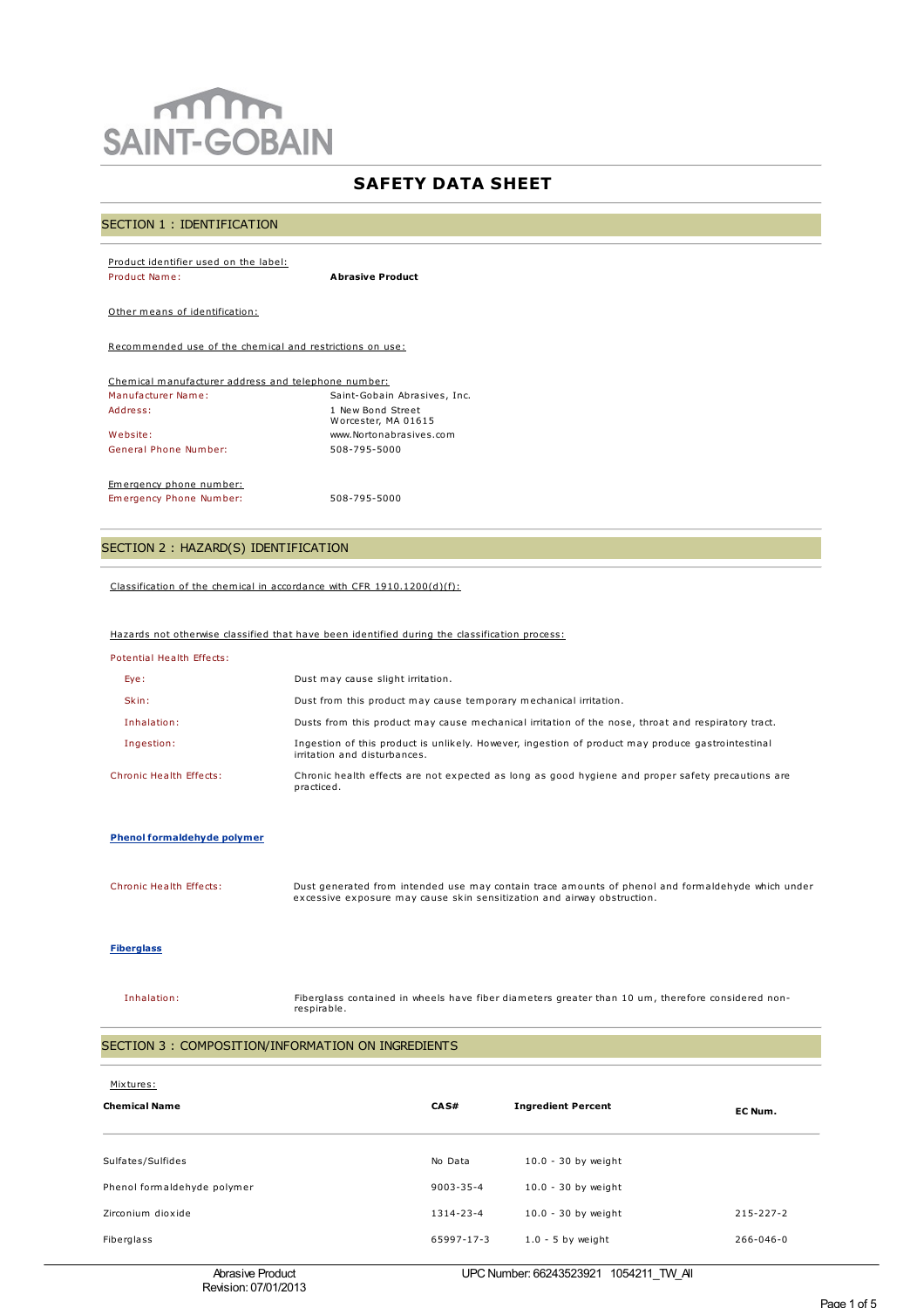| SECTION 4 : FIRST AID MEASURES     |                                                                                                                                                                                                                                          |  |  |
|------------------------------------|------------------------------------------------------------------------------------------------------------------------------------------------------------------------------------------------------------------------------------------|--|--|
|                                    |                                                                                                                                                                                                                                          |  |  |
| Description of necessary measures: |                                                                                                                                                                                                                                          |  |  |
| Eve Contact:                       | Immediately flush eyes with plenty of water for at least 15 to 20 minutes. Ensure adequate flushing of<br>the eyes by separating the eyelids with fingers.<br>Get medical attention, if irritation or symptoms of overexposure persists. |  |  |
| Skin Contact:                      | Immediately wash skin with soap and plenty of water.<br>Get medical attention if irritation develops or persists.                                                                                                                        |  |  |
| Inhalation:                        | If dust from cutting or drilling is inhaled, remove the affected person to fresh air. If symptoms persist,<br>get medical attention.                                                                                                     |  |  |
| Ingestion:                         | Accidental ingestion of this material is unlikely. If this does occur, watch person for several days to<br>make sure intestinal blockage does not occur. If symptoms persist, call a physician.                                          |  |  |

Indication of immediate medical attention and special treatment needed:

Note to Physicians: No information available.

# SECTION 5 : FIRE FIGHTING MEASURES

| Suitable and unsuitable extinguishing media: |                                                                    |
|----------------------------------------------|--------------------------------------------------------------------|
| Suitable Extinguishing Media:                | Use any extinguishing media appropriate for the surrounding fires. |
| Unsuitable extinguishing media:              | None.                                                              |

#### Special protective equipment and precautions for fire-fighters:

| Protective Equipment: | equivalent) and full protective gear. | As in any fire, wear self-contained breathing apparatus pressure-demand, MSHA/NIOSH (approved or |
|-----------------------|---------------------------------------|--------------------------------------------------------------------------------------------------|
| <b>NFPA Ratings:</b>  |                                       |                                                                                                  |
| <b>NFPA Health:</b>   |                                       |                                                                                                  |
| NFPA Flammability:    |                                       |                                                                                                  |
| NFPA Reactivity:      |                                       |                                                                                                  |
| NFPA Other:           |                                       |                                                                                                  |

### SECTION 6 : ACCIDENTAL RELEASE MEASURES

| Methods and materials for containment and cleaning up: |                                                                                                                                                                                                                                               |  |  |  |
|--------------------------------------------------------|-----------------------------------------------------------------------------------------------------------------------------------------------------------------------------------------------------------------------------------------------|--|--|--|
| Methods for containment:                               | Containment of this material should not be necessary.                                                                                                                                                                                         |  |  |  |
| Methods for cleanup:                                   | Shovel or sweep up for re-use or disposal. Avoid creating dusty conditions.<br>Evaluate residue to determine if it is a hazardous waste by characteristic.<br>Dispose of in accordance with Local, State, Federal and Provincial regulations. |  |  |  |

# SECTION 7 : HANDLING and STORAGE

| Precautions for safe handling:                                |                                                                                                                                                                                                                                                                                                                                                                                                                                                                                                                                                                                                                                                                                       |
|---------------------------------------------------------------|---------------------------------------------------------------------------------------------------------------------------------------------------------------------------------------------------------------------------------------------------------------------------------------------------------------------------------------------------------------------------------------------------------------------------------------------------------------------------------------------------------------------------------------------------------------------------------------------------------------------------------------------------------------------------------------|
| Handling:                                                     | Always HANDLE AND STORE wheels in a CAREFUL manner.<br>Always VISUALLY INSPECT all wheels before mounting.<br>Always CHECK MACHINE SPEED against the established maximum safe operating speed MARKED ON<br>THE WHEEL.<br>Always CHECK MOUNTING FLANGES for equal and correct diameter.<br>Always USE MOUNTING BLOTTERS.<br>Always be sure WORK REST is properly adjusted.<br>Always USE A SAFETY GUARD covering at least one-half of the grinding wheel.<br>Always allow NEWLY MOUNTED WHEELS to run at operating speed, with quard in place, for at least one<br>minute before grinding.<br>Always TURN OFF COOLANT before stopping wheel to avoid creating an out-of-balance wheel. |
| Hygiene Practices:                                            | Wear suitable gloves and eye/face protection.                                                                                                                                                                                                                                                                                                                                                                                                                                                                                                                                                                                                                                         |
| Conditions for safe storage, including any incompatibilities: |                                                                                                                                                                                                                                                                                                                                                                                                                                                                                                                                                                                                                                                                                       |
| Storage:                                                      | No special storage conditions required.                                                                                                                                                                                                                                                                                                                                                                                                                                                                                                                                                                                                                                               |

# SECTION 8: EXPOSURE CONTROLS, PERSONAL PROTECTION

EXPOSURE GUIDELINES:

| Ingredient        | <b>Guideline OSHA</b>                    | <b>Guideline ACGIH</b> | <b>Ouebec Canada</b>                   | <b>Ontario Canada</b> | Alberta Canada |
|-------------------|------------------------------------------|------------------------|----------------------------------------|-----------------------|----------------|
| Zirconium dioxide |                                          | TLV-TWA: 10 mg/m3      |                                        |                       |                |
|                   | Abrasive Product<br>Revision: 07/01/2013 |                        | UPC Number: 66243523921 1054211 TW All |                       |                |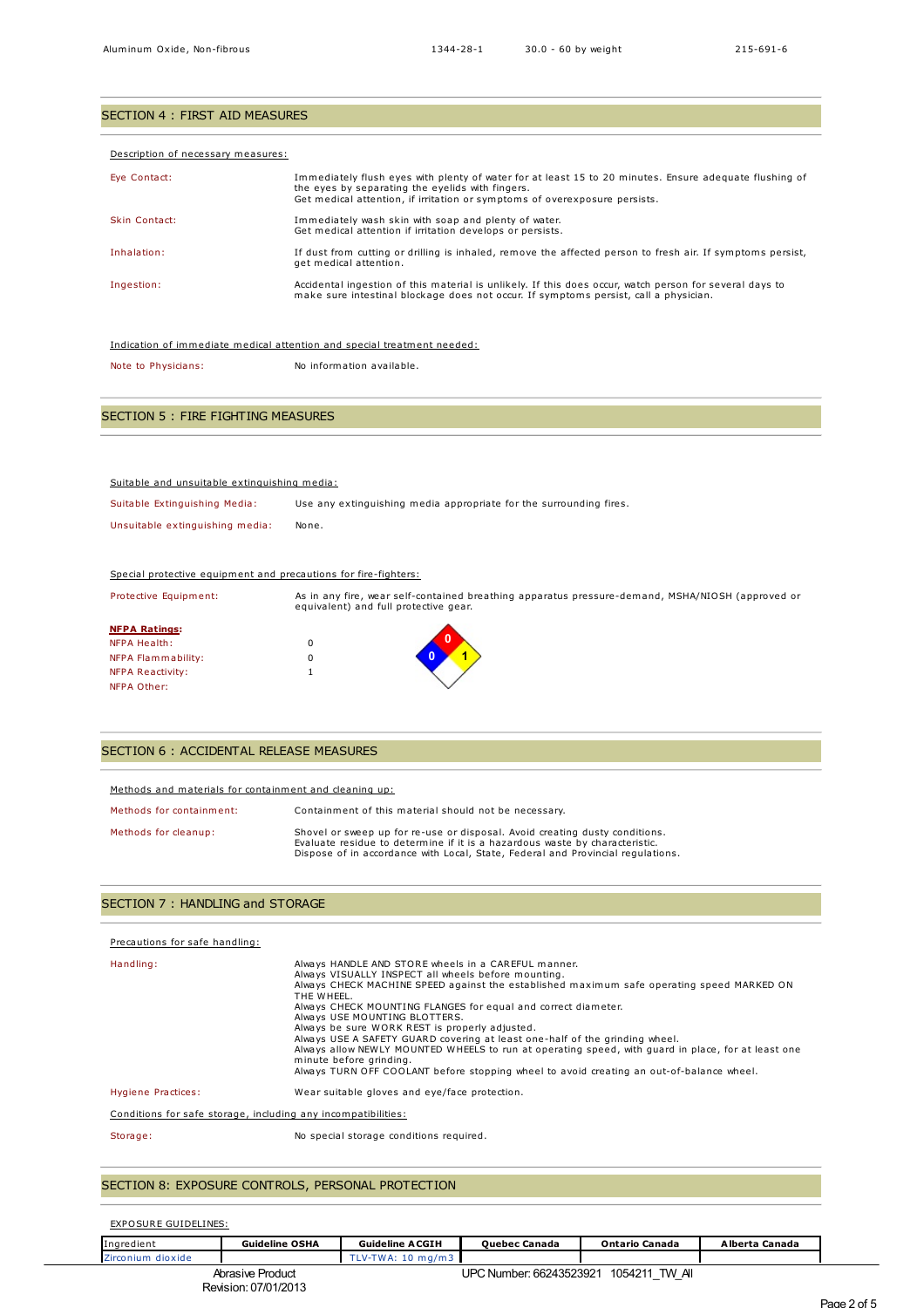|                                 |                                                                                            | as zirconium<br>compounds                                                                                 |                                                     |                                                        |                   |
|---------------------------------|--------------------------------------------------------------------------------------------|-----------------------------------------------------------------------------------------------------------|-----------------------------------------------------|--------------------------------------------------------|-------------------|
| Fiberglass                      | PEL-TWA: 1 f/cc as<br>Continuous filament<br>glass                                         | TLV-TWA: 1 f/cc as<br>Continuous filament<br>glass<br>TLV-TWA: 5 mg/m3 as<br>Continuous filament<br>glass |                                                     |                                                        |                   |
| Aluminum Oxide, Non-<br>fibrous | PEL-TWA: 5 mg/m3<br>Respirable fraction (R)<br>PEL-TWA: 15 mg/m3<br>Total particulate/dust | TLV-TWA: $10 \text{ mg/m}$ 3                                                                              | VEMP-TWA: 10<br>mg/m3 Total<br>particulate/dust (T) | OEL-TWAEV: 10<br>$mq/m3$ Total<br>particulate/dust (T) | OEL-TWA: 10 mg/m3 |
|                                 |                                                                                            |                                                                                                           |                                                     |                                                        |                   |
| Ingredient                      | Mexico                                                                                     | <b>British Columbia</b><br>Canada                                                                         |                                                     |                                                        |                   |

#### Appropriate engineering controls:

Engineering Controls: General dilution ventilation and/or local exhaust ventilation should be provided as necessary to maintain exposures below occupational exposure limits.

| Individual protection measures:        |                                                                                                                                                                                                                                                  |
|----------------------------------------|--------------------------------------------------------------------------------------------------------------------------------------------------------------------------------------------------------------------------------------------------|
| Eye/Face Protection:                   | Always WEAR SAFETY GLASSES or some type of eye protection when grinding.                                                                                                                                                                         |
| Skin Protection Description:           | Protective aloves.<br>Long sleeved shirt and long pants.                                                                                                                                                                                         |
| Respiratory Protection:                | When workers are facing airborne particulate/dust concentrations above the exposure limit they must<br>use appropriate certified respirators.<br>A properly fitted NIOSH approved disposable N 95 type dust respirator or better is recommended. |
| Other Protective:                      | Use of this product may create elevated sound levels. Hearing protection should be worn where<br>required (see OSHA 29 CFR 1910.134 and other applicable requlations).                                                                           |
| <b>General Hygiene Considerations:</b> | Handle in accordance with good industrial hygiene and safety practice.<br>Remove and wash contaminated clothing before re-use.<br>Avoid getting dust into boots and gloves through wrist bands and pant tucks.                                   |

#### SECTION 9 : PHYSICAL and CHEMICAL PROPERTIES

#### PHYSICAL AND CHEMICAL PROPERTIES:

| Physical State Appearance:       | Solid article.  |
|----------------------------------|-----------------|
| Odor:                            | Odorless.       |
| Flash Point:                     | Does not apply. |
| Lower Flammable/Explosive Limit: | Not available.  |
| Upper Flammable/Explosive Limit: | Not available.  |
| Auto Ignition Temperature:       | Not determined. |

### SECTION 10 : STABILITY and REACTIVITY

#### Chemical Stability:

Chemical Stability: Stable under normal conditions.

#### Possibility of hazardous reactions:

Hazardous Polymerization: Hazardous polymerization does not occur.

Hazardous Decomposition Products:

Special Decomposition Products: In use, dust and decomposing odors may be generated. In most cases, the material removed from<br>the workplace will be significantly greater than the grinding wheel components. Coolants m

# SECTION 11 : TOXICOLOGICAL INFORMATION

#### TOXICOLOGICAL INFORMATION:

Acute Toxicity: This product has not been tested for its toxicity.

| <b>Carcinogens:</b>         |                                                           |              |             |             |            |                                                    |
|-----------------------------|-----------------------------------------------------------|--------------|-------------|-------------|------------|----------------------------------------------------|
|                             | <b>ACGIH</b>                                              | <b>NIOSH</b> | <b>OSHA</b> | <b>IARC</b> | <b>NTP</b> | <b>MEXICO</b>                                      |
| Aluminum Oxide, Non-fibrous | A4 Not<br>Classifiable as a<br><b>Human</b><br>Carcinogen | No Data      | No Data     | No Data     | No Data    | A4 Not<br>Classifiable as a<br>Human<br>Carcinogen |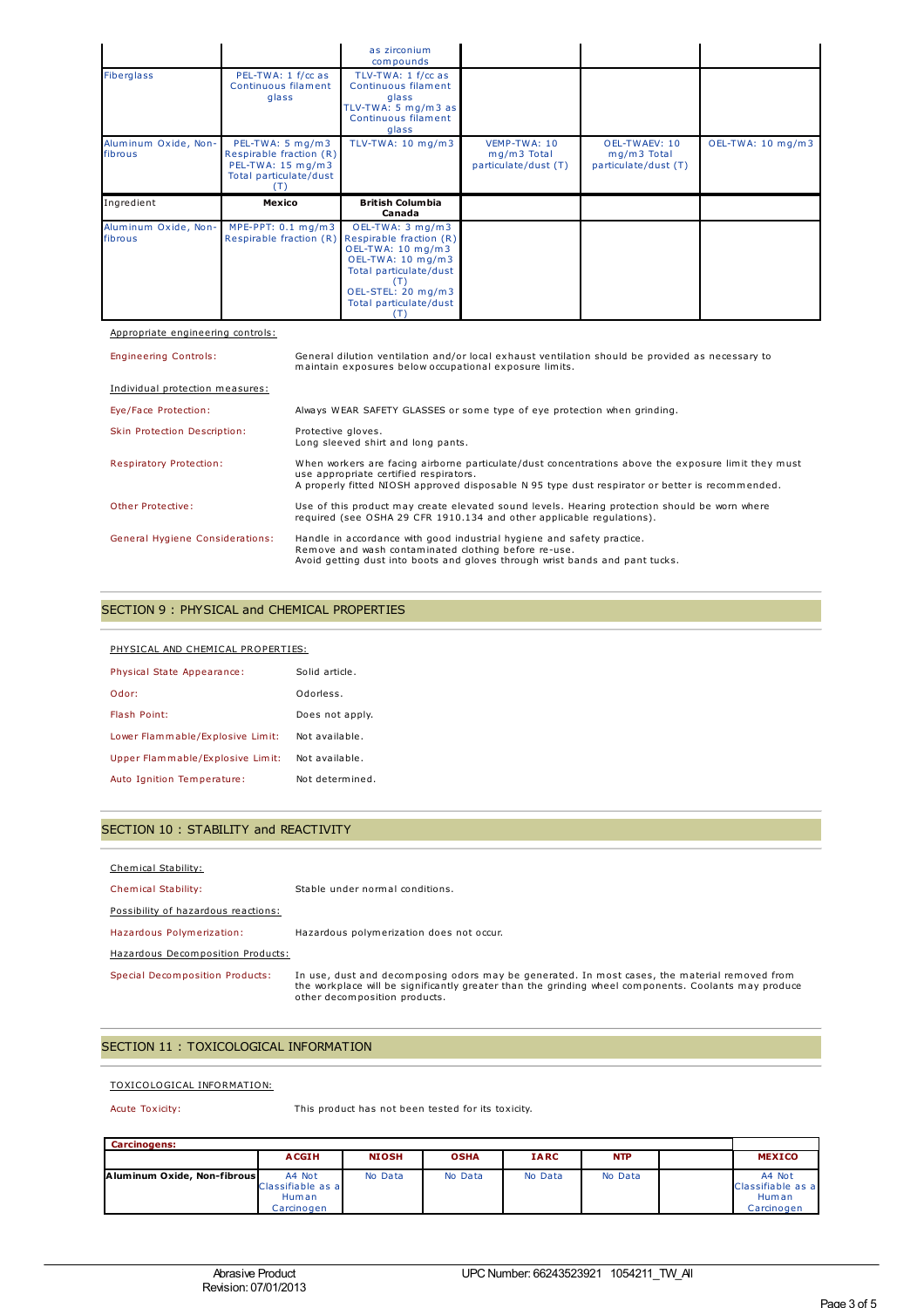### **Phenol formaldehyde polymer :**

| <b>RTECS Number:</b>                | SM8542500                                                                                                                                                                                                                                              |
|-------------------------------------|--------------------------------------------------------------------------------------------------------------------------------------------------------------------------------------------------------------------------------------------------------|
| Skin:                               | Administration onto the skin - Rat LD50 : $>2$ qm/kg [Details of toxic effects not reported other than<br>lethal dose value ] (RTECS)                                                                                                                  |
| Ingestion:                          | Oral - Rat LD50 : >5 qm/kg [Details of toxic effects not reported other than lethal dose value ]<br>(RTECS)                                                                                                                                            |
| Zirconium dioxide :                 |                                                                                                                                                                                                                                                        |
| <b>RTECS Number:</b>                | ZH8800000                                                                                                                                                                                                                                              |
| <b>Fiberglass:</b>                  |                                                                                                                                                                                                                                                        |
| <b>RTECS Number:</b>                | LK3651000                                                                                                                                                                                                                                              |
| <b>Aluminum Oxide, Non-fibrous:</b> |                                                                                                                                                                                                                                                        |
| <b>RTECS Number:</b>                | BD1200000                                                                                                                                                                                                                                              |
| Inhalation:                         | Inhalation - Rat TCLo: 200 mg/m3/5H/28W (Intermittent) [Lungs, Thorax, or Respiration - Structural<br>or functional change in trachea or bronchi; Lungs, Thorax, or Respiration - Chronic pulmonary edema;<br>Related to Chronic Data - death] (RTECS) |

# SECTION 12 : ECOLOGICAL INFORMATION

Persistence and degradability:

Biodegradation: Vitrified products do not appreciably decay.

# SECTION 13 : DISPOSAL CONSIDERATIONS

#### Description of waste:

Waste Disposal: Use standard landfill methods consistent with applicable Federal, State, Provincial and local laws.

### SECTION 14 : TRANSPORT INFORMATION

| DOT Shipping Name:<br>DOT UN Number: | Not regulated as hazardous material for transportation.<br>Not regulated as hazardous material for transportation. |
|--------------------------------------|--------------------------------------------------------------------------------------------------------------------|
| IATA Shipping Name:                  | Not regulated as hazardous material for transportation.                                                            |
| Canadian Shipping Name:              | This product is Not Regulated under the Transportation of Dangerous Goods Act. (CAN).                              |

# SECTION 15 : REGULATORY INFORMATION

# Safety, health and environmental regulations specific for the product:

| <b>Phenol formaldehyde polymer:</b> |                                         |  |  |
|-------------------------------------|-----------------------------------------|--|--|
| $TCAI$ Invantant $C++++$            | $i$ <sub>c</sub> $+$ <sub>c</sub> $-$ d |  |  |

| <b>TSCA Inventory Status:</b>       | Listed                                            |
|-------------------------------------|---------------------------------------------------|
| Canada DSL:                         | Listed                                            |
| Zirconium dioxide:                  |                                                   |
| <b>TSCA Inventory Status:</b>       | Listed                                            |
| Massachusetts:                      | Listed                                            |
| Canada DSL:                         | Listed                                            |
| EC Number:                          | $215 - 227 - 2$                                   |
| <b>Fiberglass:</b>                  |                                                   |
| <b>TSCA Inventory Status:</b>       | Listed                                            |
| Canada DSL:                         | Listed                                            |
| EC Number:                          | $266 - 046 - 0$                                   |
| <b>Aluminum Oxide, Non-fibrous:</b> |                                                   |
| <b>TSCA Inventory Status:</b>       | Listed                                            |
| <b>EINECS Number:</b>               | $262 - 373 - 8$                                   |
| Japan ENCS:                         | $(1) -23$                                         |
| New Jersey:                         | Listed: NJ Hazardous List; Substance Number: 2891 |
| Massachusetts:                      | Listed                                            |
| Pennsylvania:                       | Listed                                            |
| Minnesota:                          | Listed                                            |
| Illinois:                           | No Data                                           |
|                                     |                                                   |